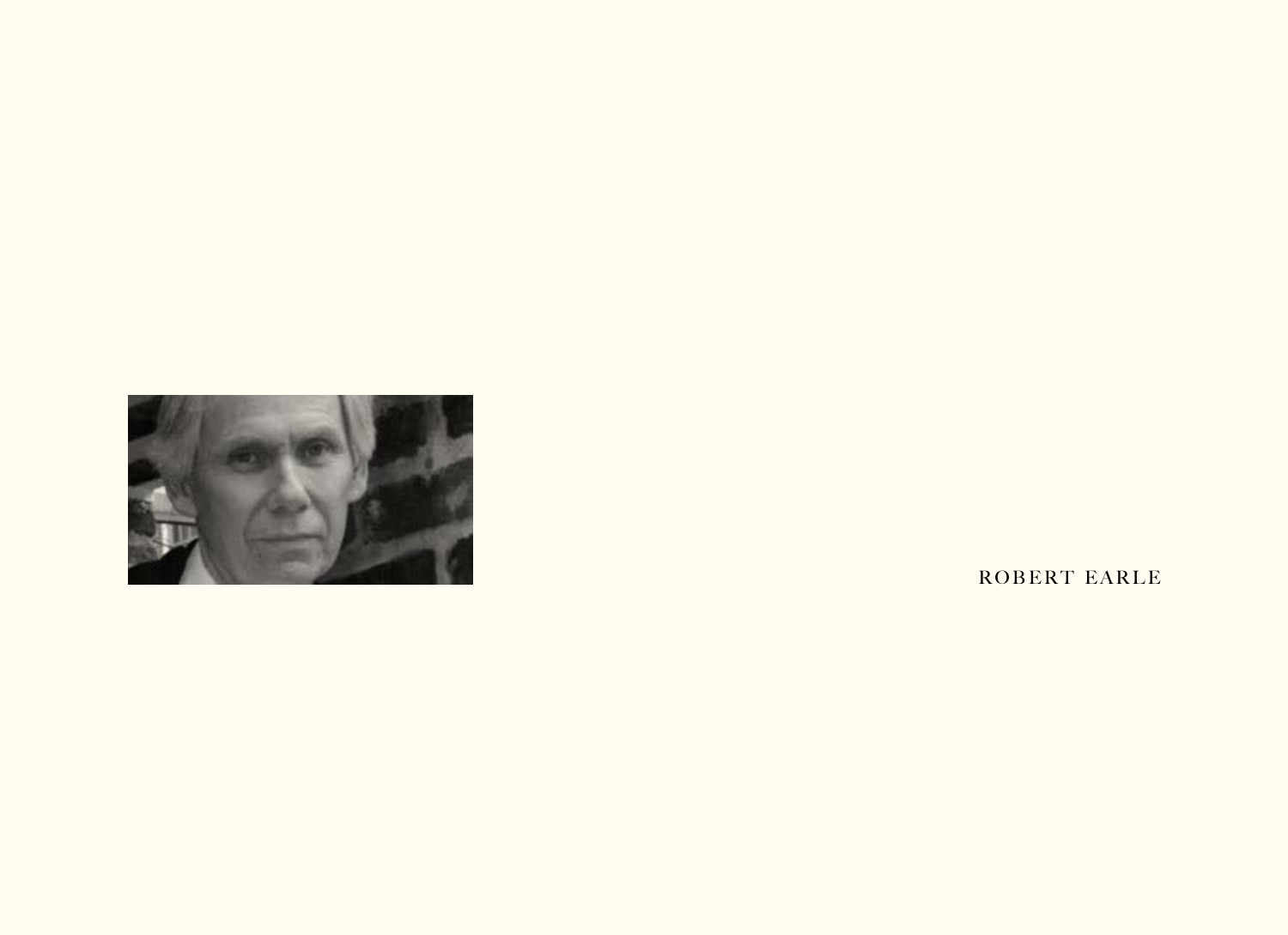## Playing the Fool EARLE

It started as a joke, of course. Tom dressed as a fool for<br>his high school prom; Tomfoolery is all he meant; he'd t started as a joke, of course. Tom dressed as a fool for been good at it all his life. He wore a spectacular felt hat he made himself with three floppy points tipped by bells. What were the three floppy points about? Two donkey's ears and a donkey's tail. (That was "of course," too. A lot of things, almost everything, was "of course.") Furthermore, the hat was brightly motley, its felt green, purple, blue, and red. The gold ribbon stitched around its bottom half? That signified a mock crown. His date refused to go with him. She ran upstairs in tears. He went alone and every girl danced in his arms.

After that there were costume parties and Halloween festivities and improved fool's costumes and lots of songs, "A Fool for Love," "Fools Rush In," and quotes from Shakespeare, "Lord, what fools these mortals be," and Mark Twain, "It is better to keep your mouth closed and let people think you are a fool than to open it and

remove all doubt," and juggling and tumbling (when he was still young enough) and the story he would tell at elementary schools to the terrified, fascinated third graders:

"You see I was born in the year in 1000, half the world ago. And what has kept me alive so long? This suit, of course! Take it off and I'm gone. Vanished up in smoke. Want to see me do it? Shall I take off my donkey's crown? Throw down my scepter? Pull my last egg out of that pretty little girl's ear and disappear?"

The boys would cry, "Yes, do it!" and the girls would cry, "No, no, don't!" and he'd bow to the girls and thank them and tell them he never would have lived so long if it weren't for their love and he counted on them for the future: Never deny a fool, he would tell them. Give a fool what he wants. And then he would back out of the room, almost gliding on his thin leather slippers.

Some of his own sayings were repeated all over town: "We won't know now, will we? We'll never ever know." "Capering and jumping about and kissing put color in your cheeks--that's why you must do all of it all the time, like me." "When I die, bury me in my finest suit. Don't call it a costume. Don't cry on it and let your tears ruin my fine silk. Laugh and hold hands and do your little jig--make sure you get it right!"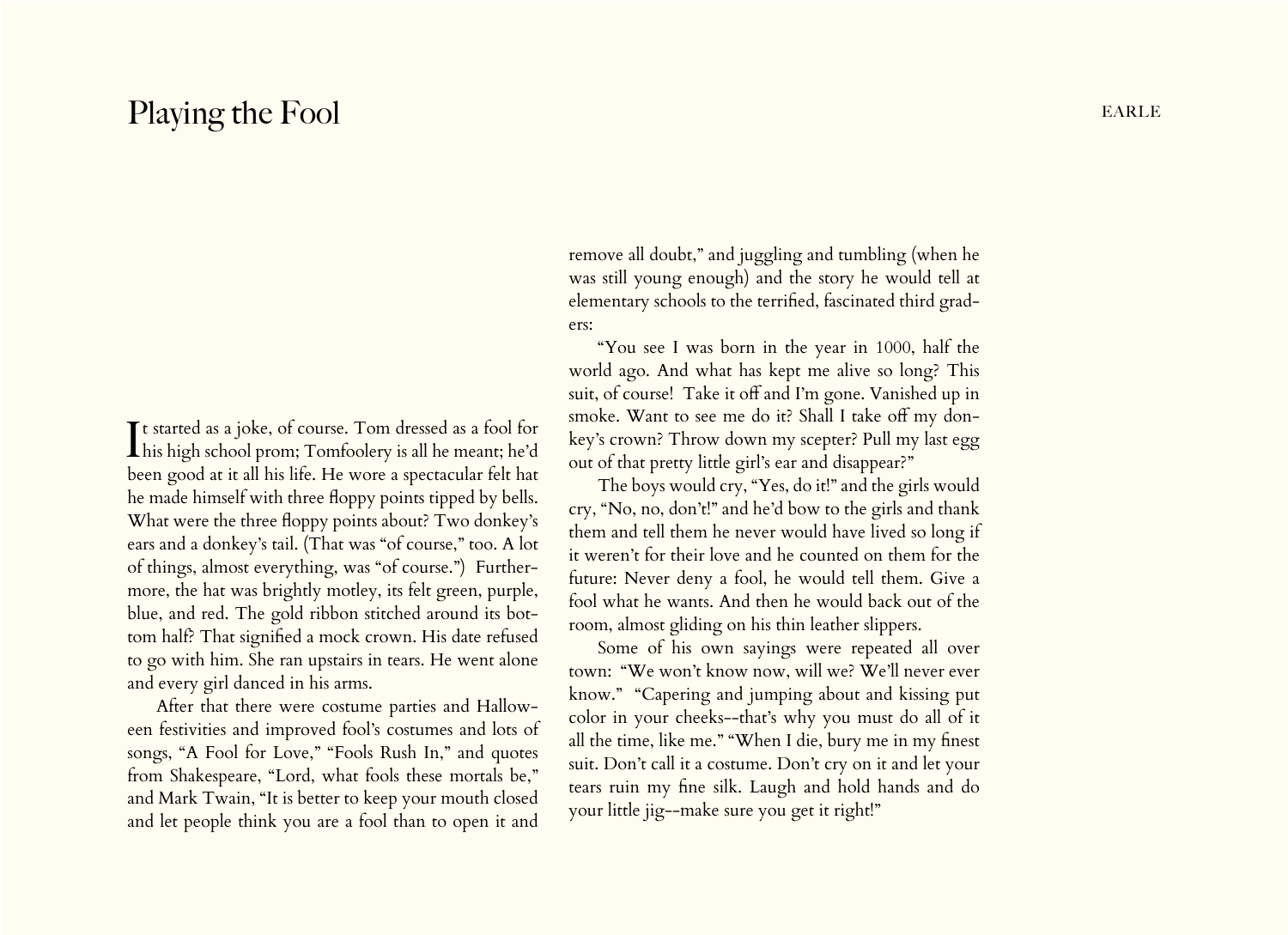He kept it up and was a fool incognito practicing law and a lawyer flambé playing the fool whenever he got the chance. Tom took his fooling seriously. He did want to be buried in a special suit, sewn with gold thread, the boots red leather, the stockings bright orange, the tunic a blaze of blue and green diamonds, the hat an actual cardinal's hat he bought on the black market in Rome and modified with his points and tinkling bells.

Sometimes he'd put it on and show Henny, his wife, how it looked on him, a small, nimble man grown a bit chubby and wrinkly but cheery. "You have them put this on me, and I want the coffin open so everyone can see His Magnificence one last happy time before down into the darkness I go."

Henny did it. Several mourners had one look and left, upset. For them death's dignity was mocked; the real man was hidden away in one of his pranks. A hundred others stayed on and looked at him in his finery and plumage, most of his face wasted away leaving only his prominent nose, and his fingers covered with gleaming rings, and those pointy little boots on his feet, and they listened as Henny told them this was what Tom wanted. He said he'd always been for life over death, but all his research pointed to death's way out. He could find no escape except to give it the finger.

"I don't know what you think, but when he would try this last fool's suit on for me, I knew he meant it. 'Bury me with a laugh,' he'd say. I know that's trite, but he wasn't giving death the last laugh. 'No, that one's on me."

There were smiles among the mourners, smiles women repressed and men shared and a few grandchildren didn't hold back at all.

Reverend Jacks was left to put everything together as the two funeral parlor attendants simultaneously closed the coffin lid and Tom was gone from sight. What would the preacher say? He looked out across the small multitude, taking in the motley faces, for that is what they were, a patchwork of ages and emotions, sympathy for Henny, doubts about what Reverend Jacks would tell them and how much it would matter and what Tom would make of it, prattling as he sometimes did in an unsettling echo of whatever someone wanted him to understand and he refused to understand...just would not... would not understand.

Reverend Jacks stood there a long time, his open Bible resting on his splayed hands, and then he smiled, too, closed the Bible and took Henny's arm and stood beside her as Tom's six closest friends, three men and three women, each dressed in fool's garb, garish and gaudy